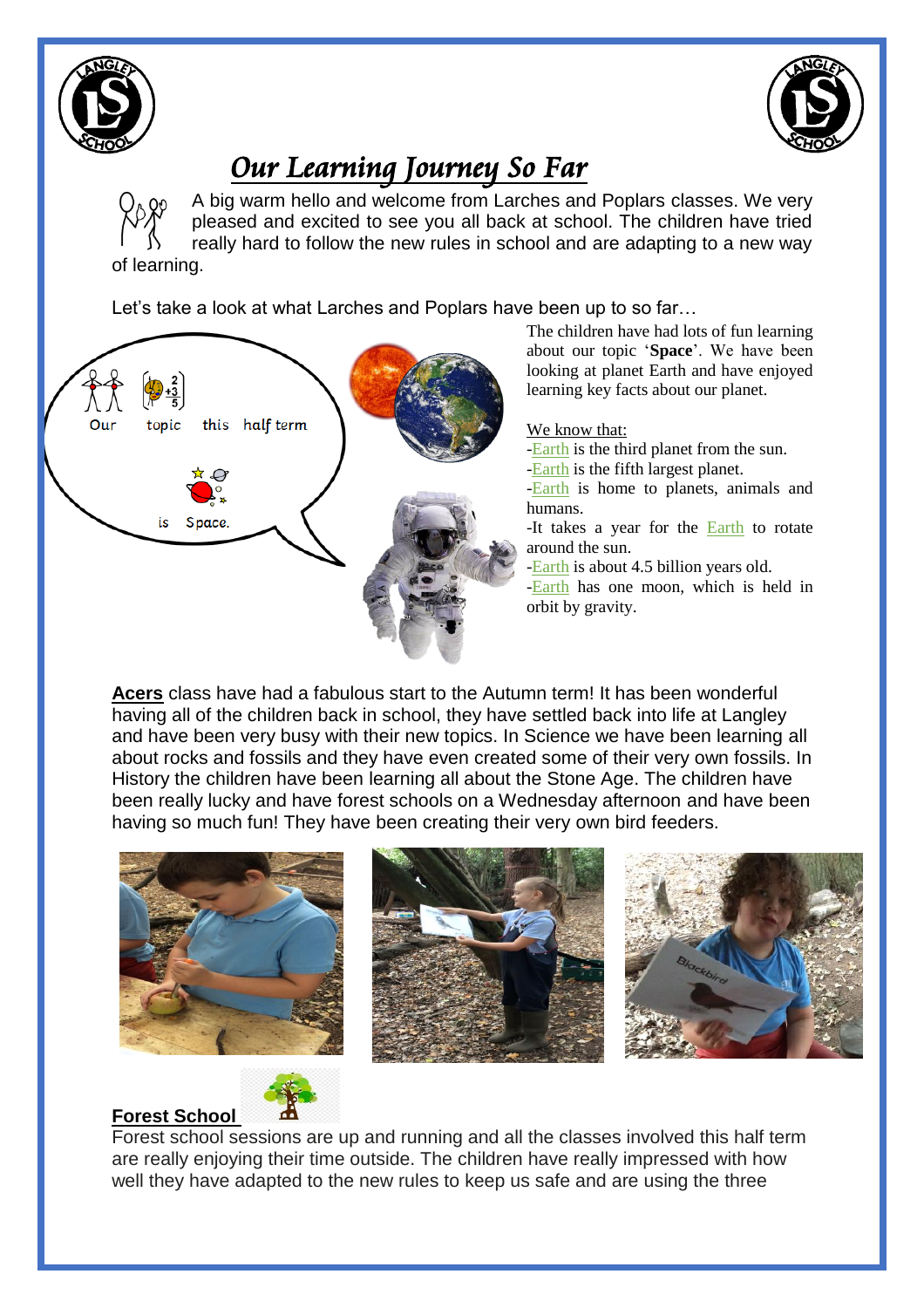handwashing stations sensibly. Please check out the news section on our new website (follow the link below) where the Forest School blog is now located. These are updated every week with lots of photos. http://www.langley.bham.sch.uk/web/news

#### **Cedars**

Cedars have worked hard the past few weeks getting to know the new rules and their new class at school. We have been playing lots of games getting to know our new friends.

We have been learning about the colour monster story which has helped us to learn the names of some colours and different emotions.'

#### **Maples**

Over the past four weeks, Maples have looked at three stories; 'The Colour Monster' and talked about feelings, 'Collin and Lee, Carrot and Pea' naming and describing characters, and we are currently looking at some visual literacy through the short film 'The Bridge'. The children have been practising their mark making and letter formation skills whilst exploring their understanding of pictures through colourful semantics. We have also been looking at number, counting, more/less and number formation. In addition to this, the children have been learning the new school routines, turn taking skills and about making good choices. We regularly use the roof terrace and the sensory room to further develop their skills.

#### **Willows**

The children have started back with thinking about what we need to do to stay safe and happy at school. We have been practising lots of hand washing, social distancing and making friends with our bubble buddies. We made a fabulous poster.



#### **Rowans**

The children in Rowans have been learning about the seasons in particular autumn. We are also learning about the traditional tale The Three Little Pigs.